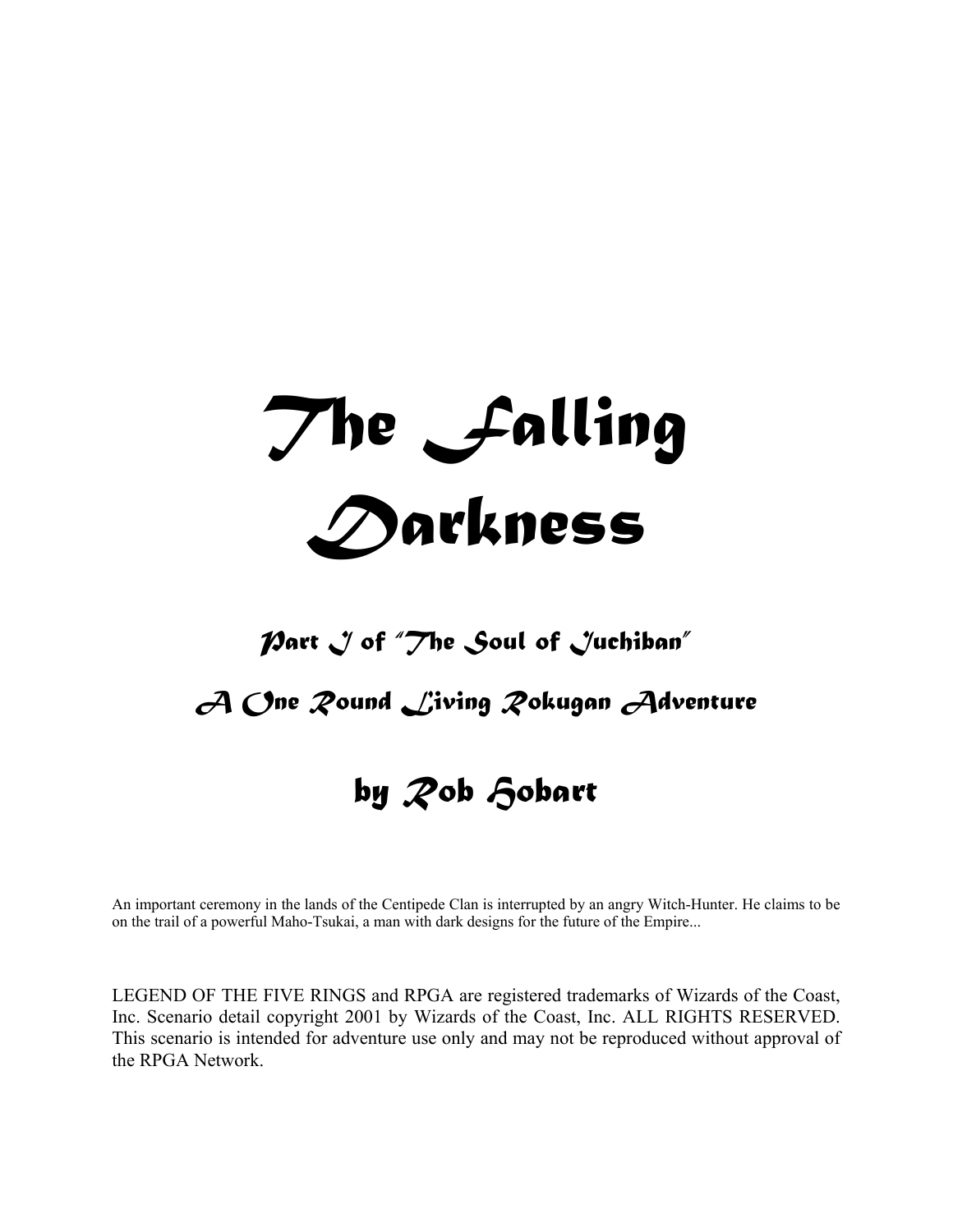This is a RPGA Network adventure game. A four-hour time block has been allocated for playing the game (or this round of the game), but the actual playing time will be about three hours.

 It is a good idea to ask each player to put a name tag in front of him or her. The tag should have the player's name at the bottom, and the character's name, race, and gender at the top. This makes it easier for the players to keep track of who is playing which character.

**Scoring the game for RPGA points**: The RPGA has three ways to score this game. Consult your convention coordinator to determine which method to use:

- 1. *No-vote scoring*: The players write their names and numbers on the scoring packet grid, you fill in the top of the grid. That is all. No one is rated. This method is used for people who are just playing for fun.
- 2. *Partial scoring*: The players rate the game master and the scenario on their player voting sheet, and provide personal information, but don't vote for other players. The game master rates the scenario and completes personal and event information, but does not rate the players as a team or vote for players. This method is used when there is no competition, but the convention coordinator wants information as to how the game masters are performing, or the game master wants feedback on his or her own performance.
- 3. *Voting*: Players and game masters complete the entire packet, including voting for best player. If this method is used, be sure to allow about 15-20 minutes for the players to briefly describe their characters to the other players, and about 5-10 minutes for voting. This method is used when the players want to know who played the best amongst them, or when the adventure is run in adventure format with winners and prizes. Multi-round adventures usually required advancing a smaller number of players than played the first round, so voting is required for multi-round adventures.

 When using Voting, rank the players in order of your voting choice while they are completing their forms, so that you are not influenced by their comments on your abilities.

The players are free to use the game rules to learn about equipment and weapons their characters are carrying.

 Some of the text in this scenario is written so that you may present it as written to the players, while other text is for your eyes only. Text for the players will be in *bold italics*. It is strongly recommended that you paraphrase the player text, instead of reading it aloud, as some of the text is general and must be adapted to the specific situation or to actions of the player characters.

# *GM's Information*

#### THIS ADVENTURE SHOULD NOT BE RUN COLD!

This adventure is a Low Rank adventure. This means that only Rank 1 or 2 characters should be allowed to play. This adventure was not written with Rank 3 through 5 characters in mind and cannot anticipate what these characters may bring to the table.

The world of Rokugan is a cross between feudal Japan and China. It is set in an age of honorable samurai, serving their Lords (Daimyos) and Empire. Remember that family names come before personal names. Akodo Toturi is from the Akodo family and his personal name is Toturi.

A note on female designations: If a samurai has the designation of –ko, then the samurai is a female. For example, if you see Samurai-ko, then this denotes a female samurai.

A note on commerce in Rokugan: Samurai are not supposed to care about worldly possessions, especially money. A samurai pays a commoner as if the money is meaningless, a concession to the commoner's silly needs. Between samurai, the exchange of money and merchandise is an exchange of "gifts."

This adventure draws on materials originally published in the *Tomb of Iuchiban* boxed set (AEG 1998), including the NPC Kuni Vistan. GMs are encouraged to read the contents of that set for details on the history and membership of the Bloodspeaker Cult.

## *Introduction*

The Bloodspeaker Cult has plotted for centuries to find a way of freeing their dread master Iuchiban from his imprisonment in his infamous Tomb. Now, at last, they believe themselves to be on the trail: by finding and stealing the long-lost Phoenix Clan ritual which bound him to the Tomb, they may be able to reverse it and liberate Iuchiban's foul soul. The cult's Phoenix members believe the ritual is hidden somewhere in the Isawa Library, and the Cult's greatest leader, Yajinden, is now travelling to Phoenix lands to learn the truth of the matter. But the Cult's efforts have not gone completely unnoticed: an aging but determined Kuni Witch-Hunter, Kuni Vistan, is on the trail of Yajinden.

The scenario begins in the lands of the Centipede, a tiny, matriarchal Minor Clan which lives in a single,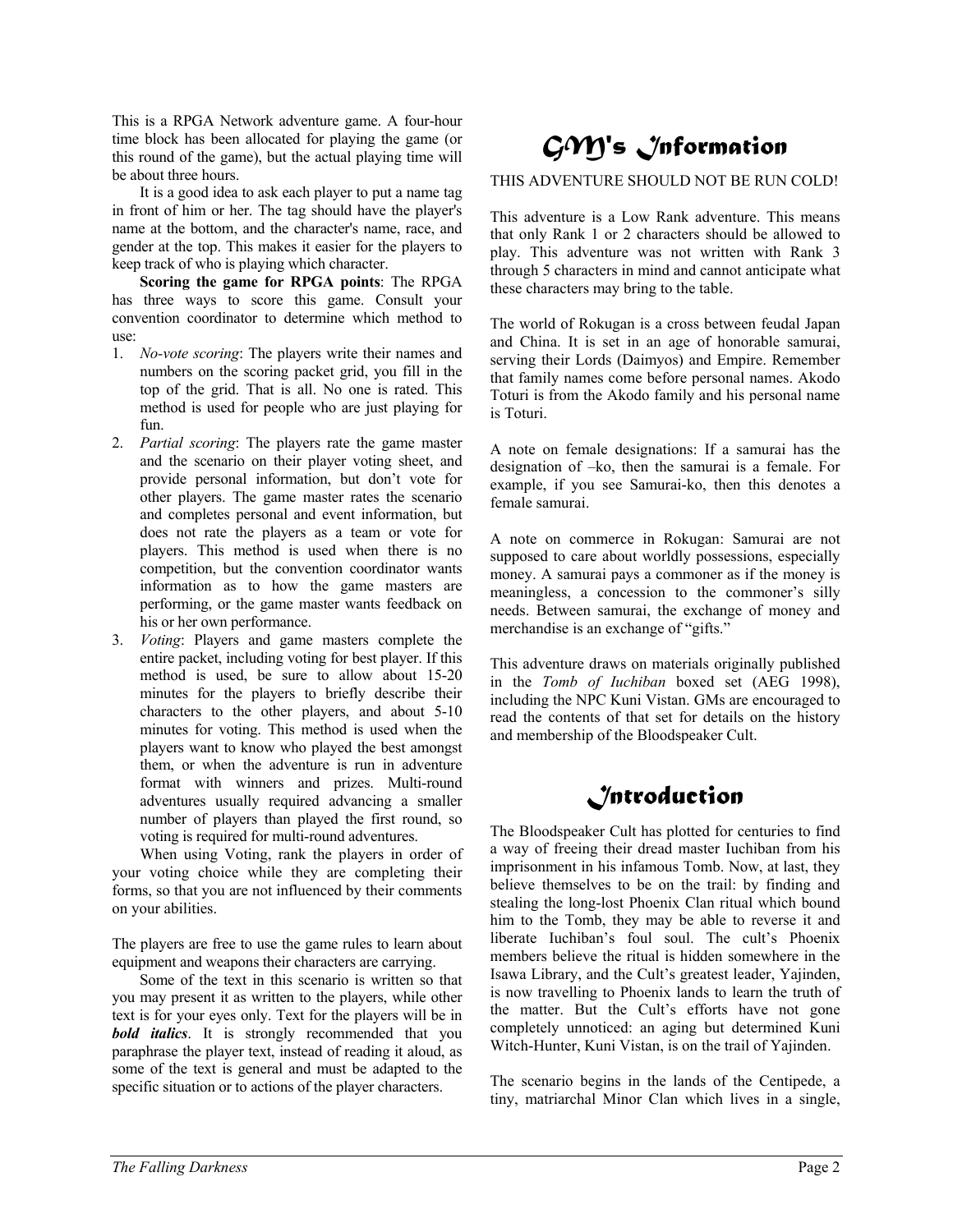safe valley in the Mountains of Regret, between Otosan Uchi and the Phoenix lands. The PCs are here to bring their daimyo's replies to an offer of marriage with the Centipede heir, Moshi Wakiza. If any of the PCs are ronin, they have come here in hopes of employment – the Centipede, who have almost no bushi of their own, often hire ronin to help defend their small valley.

Kuni Vistan will soon arrive here as well – he has been tracking a man who he suspects may be Yajinden, the legendary body-shifting leader of the Bloodspeaker Cult. He is right: Yajinden is plotting to switch bodies to an Isawa shugenja (he knows the Phoenix are close to the Centipede Clan, and several Phoenix should be present at the betrothal ceremony) and then travel to Kyuden Isawa.

This scenario is intended to launch the "Soul of Iuchiban" story arc, serving as an ominous prelude to later activities of the Bloodspeaker Cult. As such, it deliberately presents a situation which the PCs cannot completely defeat – although they may be able to recover some of the stolen Isawa scrolls, they will not be able to capture Yajinden, nor will they be able to prevent him from learning the secrets of the ritual which bound Iuchiban. Such is the nature of Rokugan, where victory is not always complete or even possible.

# *Player Introduction*

*Mother Sun blazes in the sky, bathing the green fields and steep mountains of Tani Senshio – the Valley of the Centipede, home to the tiny Centipede Clan, of all Clans the only one which is personally beloved of Amaterasu. You all stand on the smooth lawn before the small but elegant unwalled palace which houses the Centipede court. You have come here to bring your lord's answers to the offer of the daimyo's daughter, Moshi Wakiza, in marriage. Although the Centipede are a tiny clan, their favor is still worth something, especially considering the skill of their shugenja and their close relationship with the Sun Goddess. You are sure your own lords have all made some sort of offer. Whether any of them will be satisfactory to the Centipede remains to be seen.* 

 *Looking around, you can see the representatives of many Clans and families here. Although not every Clan has sent a representative, this is probably more visitors than the Centipede valley normally sees in a year. The Centipede daimyo, the aged Moshi Juiko, gravely thanks all of you for coming, and assures you she will consider your lords' offers carefully. "For now, you are the guests of the Centipede Clan. In the morning, after you have rested and washed the dust of the road from your bodies, you will have my answer."* 

The PCs are all given rooms in one or another of the various samurai residences which are scattered through the valley. Each samurai PC is hosted by a Centipede samurai, most of them shugenja, and is treated as an honored guest. Ronin PCs are offered quarters with the ronin guards who live in small but comfortable houses near the valley entrance. They are promised that the clan daimyo will consider their requests for employment shortly, once she has resolved the more pressing business of her daughter's marriage.

# *Scene One: Dinner With the Centipede*

After the PCs have had the chance to settle in and wash themselves, a collective dinner is held on tables spread on the smooth lawn before the Moshi family palace. The food is simple but delicious, and heavy on the products of the sea: fish, shrimp, squid, octopus, mussels, and seaweed. Mother Sun sinks behind the Mountains of Regret to the west, and the valley is plunged into purple twilight even while the mountain peaks still blaze golden-red, a spectacular sight. Servants move about, hanging colored lanterns from posts throughout the valley, and by their elegant light the PCs have the opportunity to interact with each other, as well as with the various NPCs who have come to the valley on similar missions.

The following NPCs are definitely present in the Valley of the Centipede. The GM should feel free to improvise any additional NPCs which seem appropriate for the scene.

#### **Isawa Otanubo**

One of three Phoenix here with marriage offers, Otanubo is a cousin to Isawa Kujin, the Governor of Kyuden Isawa, and distantly related to the Master of Fire, Isawa Tsuke himself. A thin, ascetic-looking man with a pinched mouth and narrow eyes, Otanubo is distant and reserved to those he does not regard as being of his own social rank – which is everyone here except those of the Imperial family and any PCs with 5 or more Glory. To those few he regards as equals or superiors, Otanubo is much more courteous and friendly, although still very much in control of himself (he seldom smiles and never laughs). He is even slightly aloof and supercilious toward Moshi Juiko, who is, after all, only of a Minor Clan. All of these qualities have attracted Yajinden to him, and the unfortunate Isawa will become the Bloodspeaker's next victim.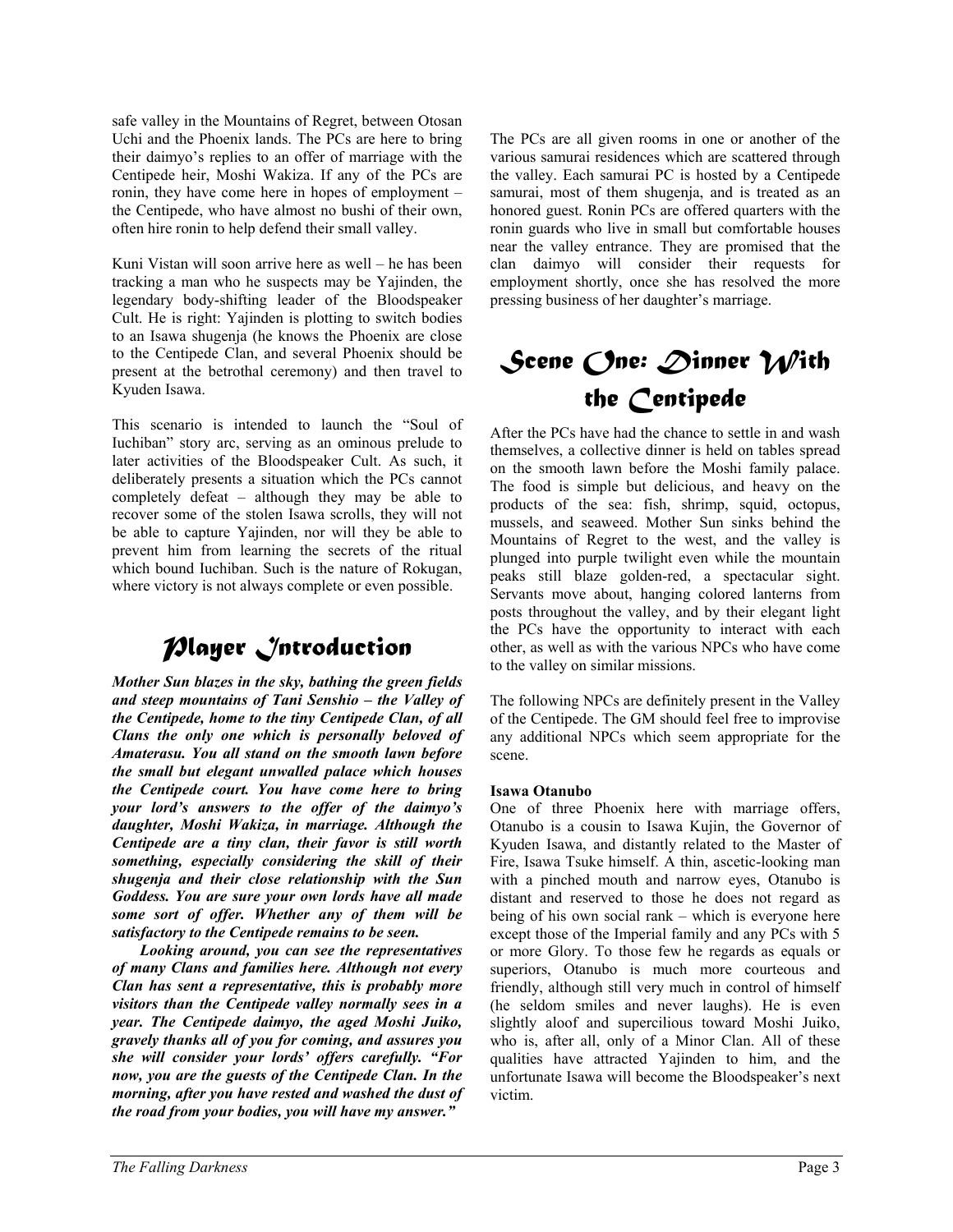#### **Isawa Noriko**

The courtier daughter of a mid-ranking Isawa daimyo, Noriko is here to offer the hand of her twin brother Narita in marriage. (Her older brother Muto is the heir to their father's position.) A woman of plain features, she has cultivated charming manners and an elegant, memorable voice to compensate. She will seek conversation with everyone at the dinner, cultivating alliances and winning friends, and clearly makes a good impression with her Centipede hosts. She herself has not yet been betrothed, and may consider eligible bachelors (PCs and NPCs) from that perspective.

#### **Asako Tamanara**

A deceptively calm and centered man, almost monklike on first appearance, Tamanara actually guards a terrible temper which may erupt if he is offended or frustrated. He dislikes Cranes, who he sees as frivolous and materialistic, and Crab, whose violent crudity repels him. Tamanara is actually a Henshin and is acting on the behalf of the secret Henshin school, which sees promise in the Centipede bloodline. As the evening progresses he becomes increasingly angry at Asahina Yakamo, finally challenging him to a shugenja duel (in proper Rokugani style, the duel is delayed until it can be approved by the daimyo of both participants).

#### **Asahina Yakamo**

This man (named, ironically, the same as the Crab Clan heir) is the prototypical arrogant, irritating Crane courtier. A slim, almost delicate man, he wears his white-dyed hair tied back in a loose ponytail and dresses only in the finest, most carefully chosen silks. He looks down on anyone who is not a Crane, especially ill-mannered Crab brutes and barbaric Unicorns. Yakamo's presence is a measure of how little the Crane think of the Centipede Clan, whose matriarchal ways are disgusting to the traditional Crane. Yakamo may confide this to other Crane who seem sympathetic with his attitudes.

#### **Agasha Hajite**

Friendly and courteous, Hajite seems to reverse the usual "enigmatic Dragon" cliche. However, it may be noted that he wears a katana, signifying his willingness to fight duels in his own defense. He dresses simply and wears his hair long and loose, held back from his face with a simple headband. Hajite has no bones to pick with anyone here, and will freely acknowledge that he does not expect his lord's candidate to win the hand of the Centipede heir: "We would be honored by an alliance with the Sun-blessed Centipede, but our poor mountain lands can offer far less than other Clans, I am sure."

#### **Soshi Himiko**

Elegant and stylish, with a delicate mask and an alluring smile, this woman is the quintessential Scorpion seductress – an image she cultivates carefully, since she is actually completely faithful to her husband, Soshi Amano, a mid-ranking Scorpion daimyo. Himiko is technically here to offer her husband's younger brother's hand in marriage, but her real mission (assigned by her family daimyo, Soshi Hametsu) is to prevent the Centipede from allying with the Crane or Unicorn.

#### **Yogo Gyumei**

A quiet, menacing Scorpion shugenja whose face is almost completely covered with an elaborate wooden mask, showing only his eyes and his sardonically smiling mouth. This soft-spoken man is actually the current host for the soul of the Bloodspeaker Yajinden – an enjoyable irony for him, since the real Gyumei was a member of the Black Watch, the Scorpion organization of Maho-hunters. He will try to avoid conversation with any Ise Zume PCs, or any who show expertise in the ways of Maho or the Shadowlands (e.g. Crab, Inquisitors, Moto, and so forth). If he suspects anyone may be on to him, or using some magic or device which can detect Taint, he will quietly depart for his quarters – which he will do anyway once Kuni Vistan is on the scene.

#### **Ide Kitanae**

This prim and proper courtier woman is actually here on behalf of the Otaku family. The Otaku, Rokugan's only other truly matriarchal family, see much virtue in an alliance with the Centipede, and the family daimyo, Otaku Kamoko, is prepared to offer a marriage to one of her own kinsmen. Kitanae will speak eloquently and fervently on behalf of the Otaku and the Unicorn Clan, observing that "while our ways may be strange, we have proven that our word is as good and our honor as strong as any Clan in Rokugan."

#### **Chuya**

The only Minor Clan representative (except for any PCs), Chuya is here to represent the Mantis Clan – the ambitious Mantis Champion, Yoritomo, would be glad of an alliance with such powerful shugenja. Chuya, a tall, imposing man with thickly-muscled arms and a slab-sided face, is polite to Great Clan PCs, but shows them no special deference  $-$  it is clear he regards himself as their equal, an attitude which some of them (such as Asahina Yakamo and Asako Tamanara) find infuriating.

#### **Otomo Kedogame**

An almost impossibly dignified and remote man of early middle years, his hair in an immaculate topknot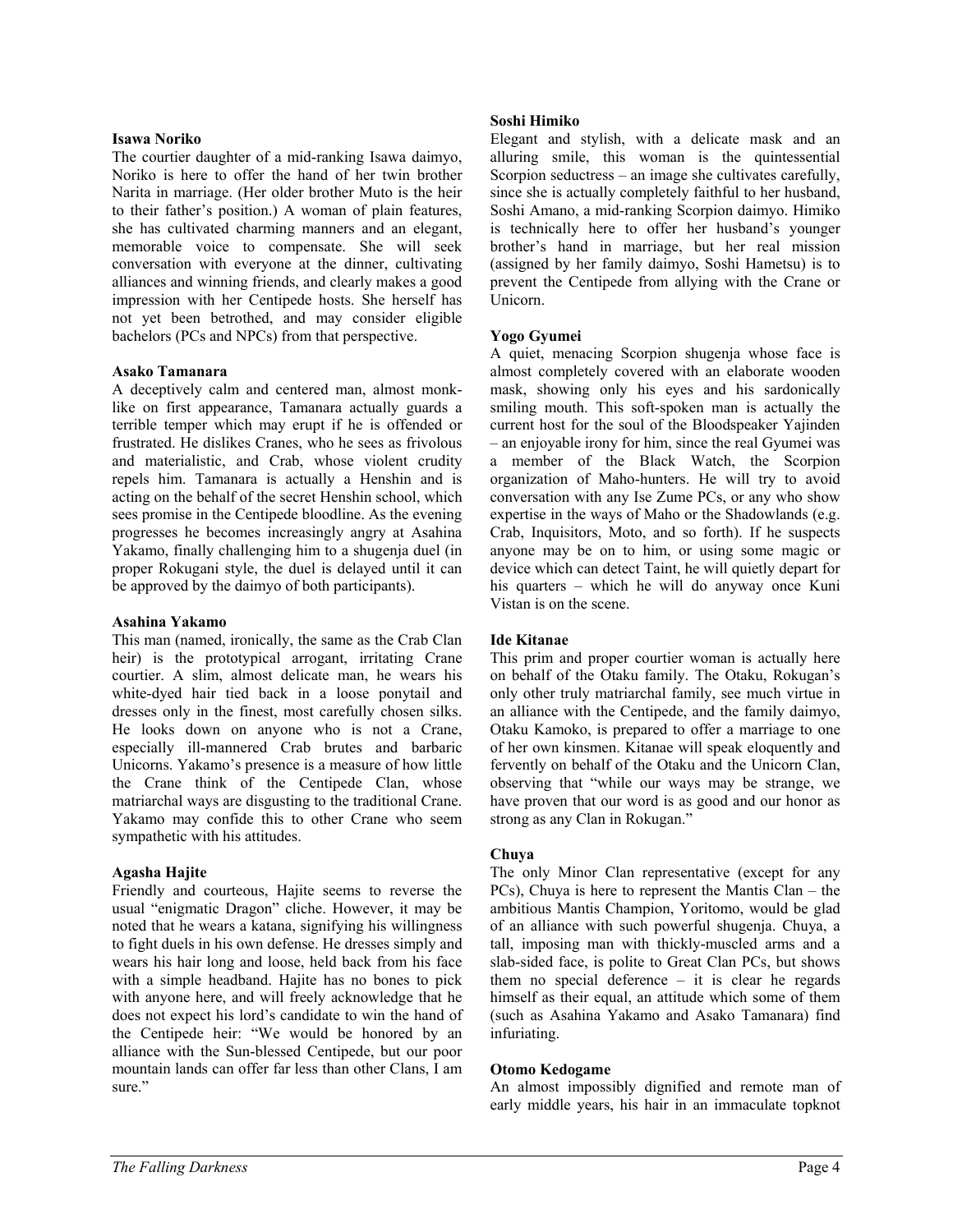and his every move is a study in etiquette. Kedogame is here to offer the hand of an Otomo maiden, one of the Imperial line, as a sign of the Emperor's favor to the Clan most beloved of Mother Sun. He treats the maneuverings of the Clan representatives with distant contempt, acknowledging their greetings with polite thanks, and speaks extendedly only with Moshi Juiko and any Imperial family PCs. He is visibly disgusted by the arrival of Kuni Vistan, and departs for bed soon thereafter.

## *Vistan Arrives*

Toward the end of the dinner, the PCs notice some of the Centipede's ronin guards troop down into the valley and report to Moshi Juiko. Any PC rolling Simple Perception at TN 10 can overhear what they are saying: It seems a Kuni witch-hunter is here, claiming to be on the trail of a maho-tsukai and requesting to search the valley. Juiko thinks for a while, then reluctantly permits him entrance to the valley. She declares, however, that she will not allow her guests to be disturbed. "Let him search tomorrow, when our business is concluded," she says.

Kuni Vistan soon arrives, a tired, travelstained old man with a white beard and balding head, dressed in the simple garments of a witch-hunter and bearing a jade-tipped bo staff. He bows to the daimyo and requests her permission to test those present for the Shadowlands Taint. Juiko refuses, barely containing her anger at such an uncouth demand, and brusquely orders that Vistan be given quarters in the palace barracks with the ronin. After a pause (and some whispered words from her daughter), she relents slightly and permits him to share the dinner with the rest of her guests.

Vistan will, of course, be seated with the PCs (the Fortunes have dictated that they happen to have an open place at their table). The servants are visibly uncomfortable at serving him, and for his part he is angry at the Centipede daimyo's apparent obtuseness. "If he is here, I may have only one chance to catch him," he growls.

If the PCs speak with Vistan, he can impart the following information:

- Vistan gained his strange name from his mother, who was a Unicorn. He has been a Witch-Hunter his entire adult life.
- Vistan is obsessed with the Bloodspeaker Cult and its imprisoned leader, Iuchiban, and has learned more about them than almost anyone else alive. He fears that the Empire has forgotten the threat from Iuchiban, and that this complacency may spell disaster. "I have made the destruction of the

Bloodspeakers my life's work," he sighs, "but I fear it is a work never to be completed."

- Vistan's current target is a Maho-Tsukai with the ability to switch bodies, devouring the soul of each body he claims and leaving dead husks behind. He has been hunting this Maho-Tsukai for many years, and has seldom been as close as he is now.
- The Maho-Tsukai's last victim was an unfortunate Crane nobleman, Kakita Tsumai, whose dead body now lies in Mura Kita Chushin, the northern hub village of the capital, Otosan Uchi. Vistan believes the Maho-Tsukai switched to a body in a caravan of nobles heading north toward Centipede lands, since he also believes (from accumulated evidence, of which he will not speak) that this villain wants something in Phoenix lands (which lie north of the Centipede).
- Vistan will not admit that the Maho-Tsukai is the legendary Yajinden unless the PCs are Witch-Hunters themselves or give him very good reason to trust him (e.g. letting him test them for Taint). In that case he will confide the identity of his enemy and warn that Yajinden has great and terrible plans afoot.

#### *The Murder*

That night Yajinden, alarmed by Vistan's arrival, decides to act precipitately. Still wearing the guise of Yogo Gyumei, he uses the spell Know the Shadows and sneaks into Isawa Otanubo's room, where he devours the unfortunate Phoenix's soul. Taking Otanubo's body and hurriedly concealing the lifeless husk of Gyumei, he waits until nearly dawn, then gets Otanubo's horse from the stables and, claiming "urgent business in Phoenix lands," departs the valley of the Centipede.

 It is possible that some of the PCs, alarmed by Vistan's remarks, may be out and about that night, looking for signs of Maho. They do not find them. Yajinden has been surviving in this manner for hundreds of years, and is a master of passing undetected. Only Vistan, with his peculiar expertise in Yajinden's methods, has a chance of catching him...and tonight, Vistan is confined to the ronin barracks.

 The next morning, the guests gather to hear Moshi Juiko's decision.

*As Mother Sun emerges from the waters of the sea, the shugenja of the Centipede gather on the sea-cliffs and welcome her with prayers and chants. Afterward, the Centipede Clan and its guests gather in front of the palace to hear the Daimyo's decision on her daughter's marriage. There is a palpable anxiety in the crowd as it waits for her answer. Even if the Centipede are only a small minor clan, this event may have great political repercussions.*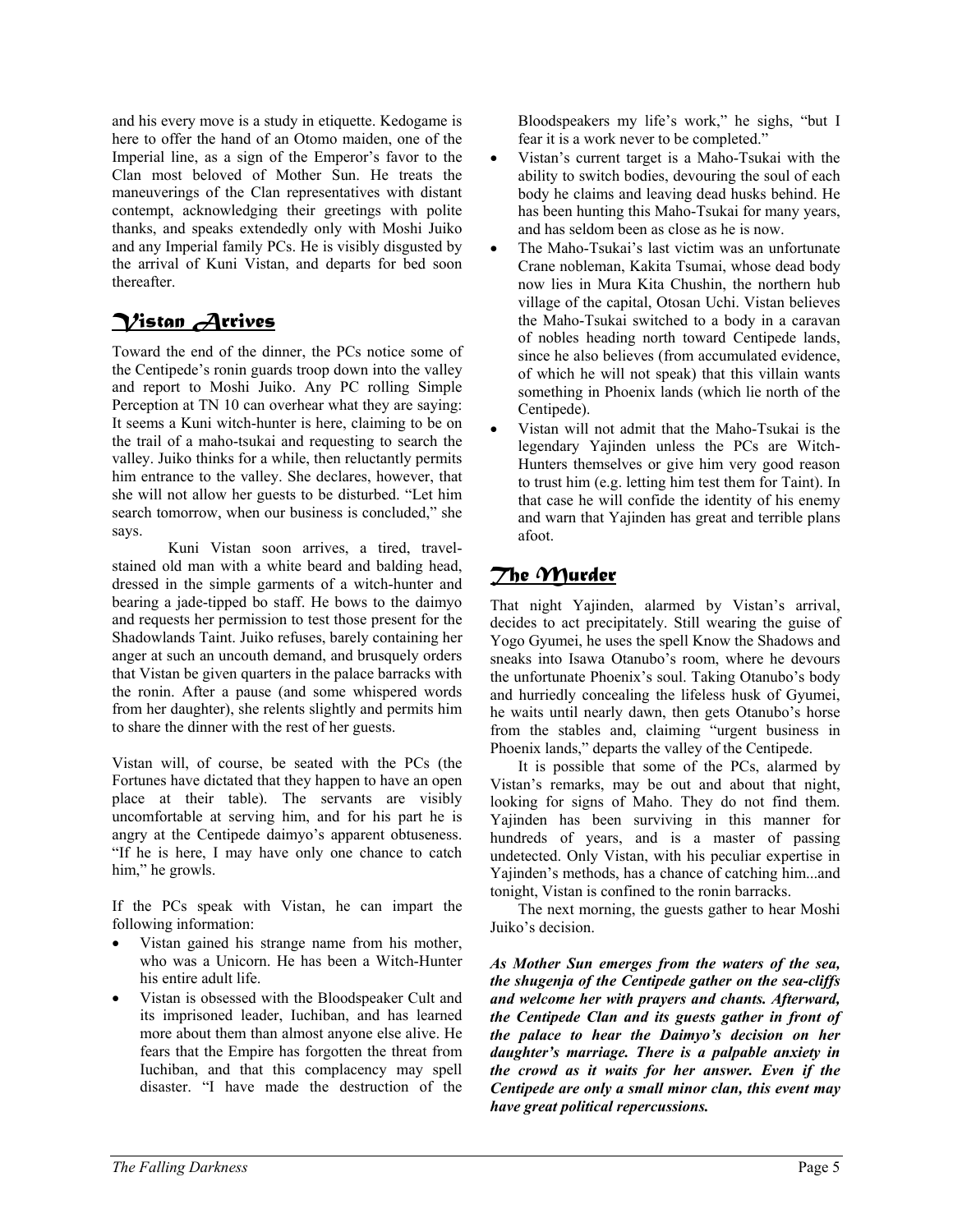If the PCs ask, the representatives of Yoritomo's Mantis Clan and the Phoenix Asako family seem especially anxious. Vistan, while not a part of this event, is present nonetheless, and moves through the crowd, clutching his jade staff and looking piercingly into everyone's eyes. His actions are so disruptive to the harmony of the event that one of the Centipede's ronin guards finally draws him aside. He goes, mumbling angrily.

 If any PC asks, two guests are missing: they can be identified with an Intelligence+Heraldry roll (TN 15) as Isawa Otanubo and Yogo Gyumei. As Vistan scans the crowd from his remove, he notices the absence as well, and his attitude becomes much more anxious, almost frantic.

 Moshi Juiko makes her announcement. "Although we have been deeply honored by the generous and noble offers which each of you has made, regretfully, only one may be accepted. I have decided that one shall be the Agasha family of the honorable Dragon Clan." There are soft murmurs in the crowd as the news sinks in, and brief flashes of visible disappointment on a few faces – notably Chuya of the Mantis. "I offer my sincere regrets to those whose offers I was forced to reject, and pray that my decision will not make you think less of our humble little Clan in the future... What is the matter?" The interruption is occasioned by Vistan, who is now rushing about demanding that the guards immediately search for the two missing courtiers.

 Juiko is furious that her important ceremony has been disrupted by this uncouth Witch-Hunter, and it is apparent that she is seriously considering having her troops cut the old man down where he stands. This should be the cue for one or more of the PCs to speak for calm and forbearance. If not, one of the guards will actually draw his sword and be about to strike when a servant, hurrying from one of the houses in the valley, rushes into the throng wailing, "Murder!"

 Confusion reigns for a few moments before the servant can be calmed and questioned. It seems the body of Yogo Gyumei has been discovered half-sunken in a rice paddy. Vistan, no longer restrained, hurries toward the paddy himself, followed by several Centipede samurai and ronin.

 Once order is restored, Moshi Juiko will quickly summon *eta* to remove the body from the water. Juiko's magistrate, a young woman named Moshi Tsui, arrives to examine the body; Vistan insists on joining in, as does Soshi Himiko (with an expression of refined distaste). PCs may join the investigation as well. The *eta* will turn the corpse this way and that, search it, and so forth at the direction of the samurai (who cannot taint themselves with the touch of dead flesh).

 Anyone rolling Perception+Investigation at TN 15 can see there are no signs of violence on the body. Tsui soon concludes that Gyumei must have fallen in the paddy and drowned. "Perhaps he had drunk too much sake, and went for a walk to clear his head," she observes. "In any case, it is clear there is no murder here." Moshi Juiko and Soshi Himiko agree, and Juiko makes plans to send the body back to Scorpion lands, along with an apology for allowing him to perish on her lands.

 Vistan, however, disagrees. Listening to Tsui's theory with a snort, he strides away and begins looking for the other missing samurai, Isawa Otanubo. Soon enough, the other man's disappearance is explained as well, as servants come forward from the palace stables explaining that Otanubo left in the early hours of the morning. "He asked that we convey his apologies, but urgent business in Isawa lands forced him to depart immediately." There is a general relaxation as this explanation ends any questions, and the ceremony resumes.

 Vistan, meanwhile, is filled with alarm. He knows full well what has happened, and having confirmed in his own mind that his prey is Yajinden, he is in need of allies. If any of the PCs were even slightly sympathetic to him, he will approach them now, begging that they accompany him to Phoenix lands. "The Maho-Tsukai has taken Otanubo's body, I am sure of it," he explains. "As I thought, he seeks to reach the Isawa libraries. I must pursue immediately, or it will be too late. These fools will never realize what has happened... will you help me?"

 If any of the PCs are ronin, he offers to hire them for 2 koku each. If they are Clan, he drops hints that "the enemy I pursue may be beyond my personal strength to deal with. A threat to the entire Empire...if you can give me your assistance, I will be eternally grateful."

 If the PCs refuse, the scenario is over (although they are free to role-play the conclusion of the courtship ceremony with the Centipede). If they agree, Vistan immediately fetches his pony from the stables. If any of the PCs lack steeds, he will hire ponies for them as well. Proceed to "The Journey."

# *Scene Two: The Journey*

From the Valley of the Centipede, the PCs and Vistan ride north through the remainder of Treacherous Pass and on into southern Phoenix lands. The weather is good, the people are friendly and peaceful, and they make good time. Vistan will insist on riding well into the night and rising with the dawn each day, resting only the minimal time needed to keep the ponies from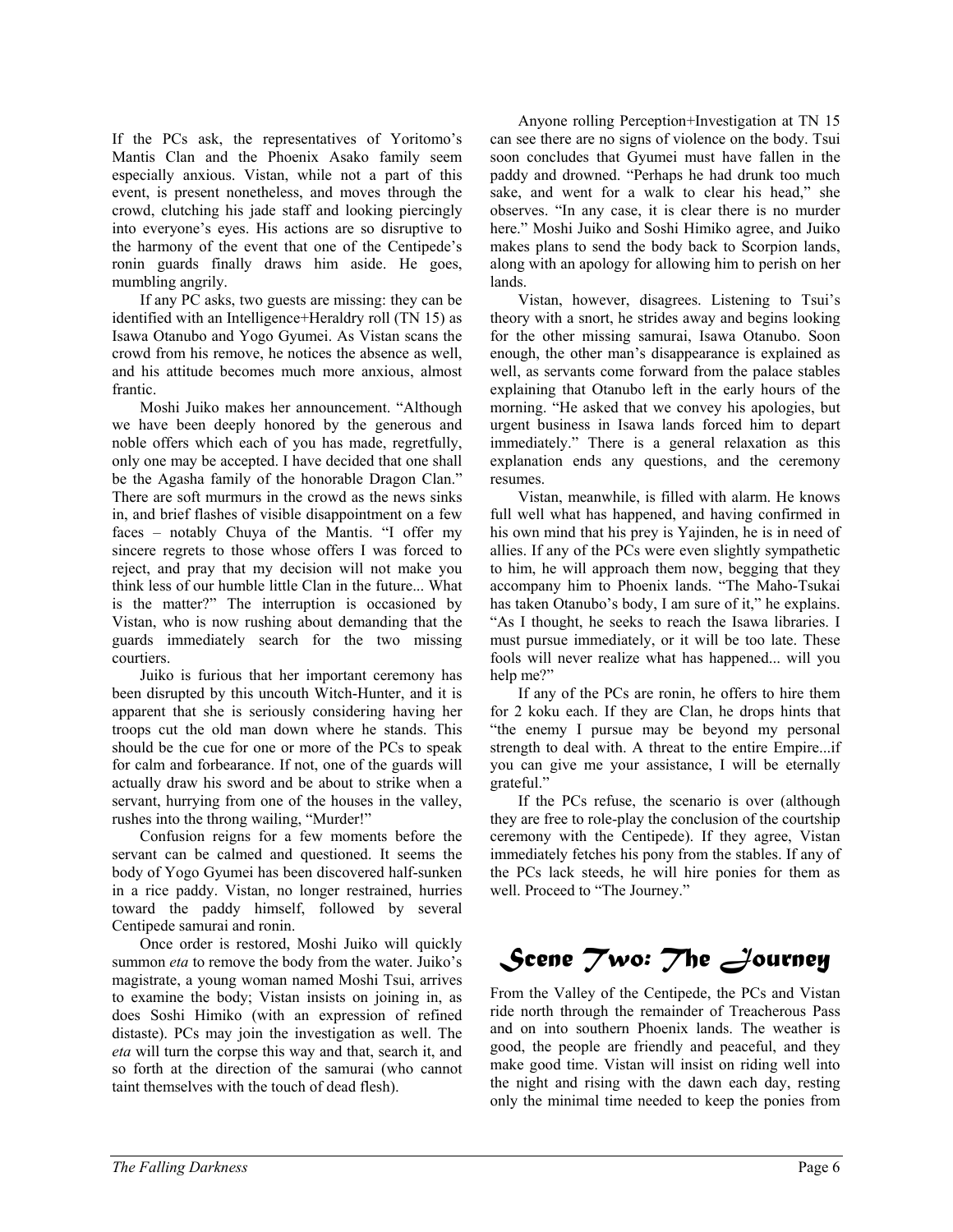exhausting themselves. The PCs thus have little opportunity to appreciate the hospitality of Phoenix inns. If they seek for reports of Isawa Otanubo (Vistan will certainly think of it if they don't) they find one or two inns which remember his stay. Despite their efforts, they are gaining little if anything on him – he is travelling fast and light.

 A week into the trip, the PCs' route (on the Road of the Golden Coast, Doro sano Kin Kaigen) passes just south of the famed Isawa Mori, the Isawa Woodlands, which are said to be haunted by all manner of spirits and ghosts. The forest hunches on the northern horizon like a vast dark-green tide, looking ready to flow down and engulf the rest of the land. Perhaps the PCs recall the legend of Mori Kage Toshi, the Phoenix castle which fell into haunted ruin after it was cursed.

#### *Mujina Tricks*

As the PCs pass Isawa Mori they find themselves drawing the unwanted attention of a pack of mujina, malignant trickster spirits. Yajinden, correctly fearing that Vistan may still be on his tail, has bound a small pack of the mischievous, malicious little creatures to harass any elderly men who travel past them on the road.

 The Mujina will approach the party invisibly and then pop into sight, carrying out minor tricks – snatching off hats, untying obi belts, and so forth. If the PCs attack them, the Mujina scamper back to the forest, lithely dodging their attacks and taunting them unmercifully. If the PCs attempt to ignore them, the Mujina follow them all through the day and into the night. PCs who camp in the open are relentlessly teased all night, while if they stop at an inn, the Mujina wreck the place, tossing objects around and causing all manner of fear and vandalism, until the frantic innkeeper begs the PCs to depart and leave his other guests in peace.

 There are two ways to get rid of the Mujina. One is magic: the spells Elemental Ward or Evil Ward will drive the Mujina away (with much noisy whining about how the PCs are "No fun! No fun!"). The other is to convince the Mujina to go away, by making an effective verbal appeal and then rolling Awareness+Sincerity at TN 25. Effective verbal appeals must be adjudicated by the GM, but it is suggested that appealing to the Mujina's vanity and sense of self-importance will work best. ("Oh great and mighty Mujina-sama, we have been honored by your visit, and beg that you show us your generous and merciful spirits by refraining from further demonstrations of your tremendous power.")

 After the Mujina encounter, the PCs travel on unmolested, passing the complex fortress of the Shiba

family the next day and, three days after that, finally reaching Kyuden Isawa itself.

# *Scene Three: Arrival at Kyuden Isawa*

The fortified city of the Phoenix Clan's greatest family rises from the middle of a flat plain covered in fields of grain and rice. Within the city walls can be seen the awesome tower of the Isawa Palace, where the Elemental Council meets to determine the path of their Clan. Peaceful, well-fed peasants labor in the fields, and a few Shiba bushi stand guard at the city gates, checking the travel papers of those who enter and leave.

 Do the PCs have travel papers? If any of them are Imperial Family or Emerald Magistrates, such considerations do not apply, but other non-Phoenix PCs (and especially ronin) will meet with a cool reception from the Shiba guards. Vistan does not have papers for Phoenix lands either, and his angry demands that the Shiba let him in "at the peril of the entire Empire" do little to impress them.

 This is a role-playing encounter. The PCs must offer a courteous and convincing reason for the Shiba to admit them, and especially to admit Vistan, to the city. (Even if some of the PCs are Emerald Magistrates and able to issue travel papers, the Shiba will be reluctant to allow an uncouth Witch-Hunter into the city.) After making their presentation, the PCs must roll Awareness+Sincerity at TN 20 to gain admission (good role-players gain a bonus,  $+5$  to  $+15$  at the discretion of the GM). If they fail, they can cool their heels outside the city and try again when the guards change shift that evening.

 If the PCs think to ask whether Isawa Otanubo has come here, the guards must be persuaded (again, with role-play and an Awareness+Sincerity roll) to answer a question about such an important member of the Isawa family. If convinced, they consult with a superior officer and then confirm that, indeed, Otanubo-sama arrived in the city a day and a half ago.

 Once the PCs have been granted access to the city, they can stay at one of the several inns within the walls. The huge castle of the Isawa looms over everything, but there is nothing alarming about it; the city is a peaceful place, the residents hard-working and healthy, prospering under the guidance of the enlightened Phoenix Clan. As with any city, there is a full variety of services available – inns for sleep, tea houses and geisha houses for relaxation, merchants and craftsmen to supply any material needs the PCs might have, and so forth. Ronin will be able to track down a gambling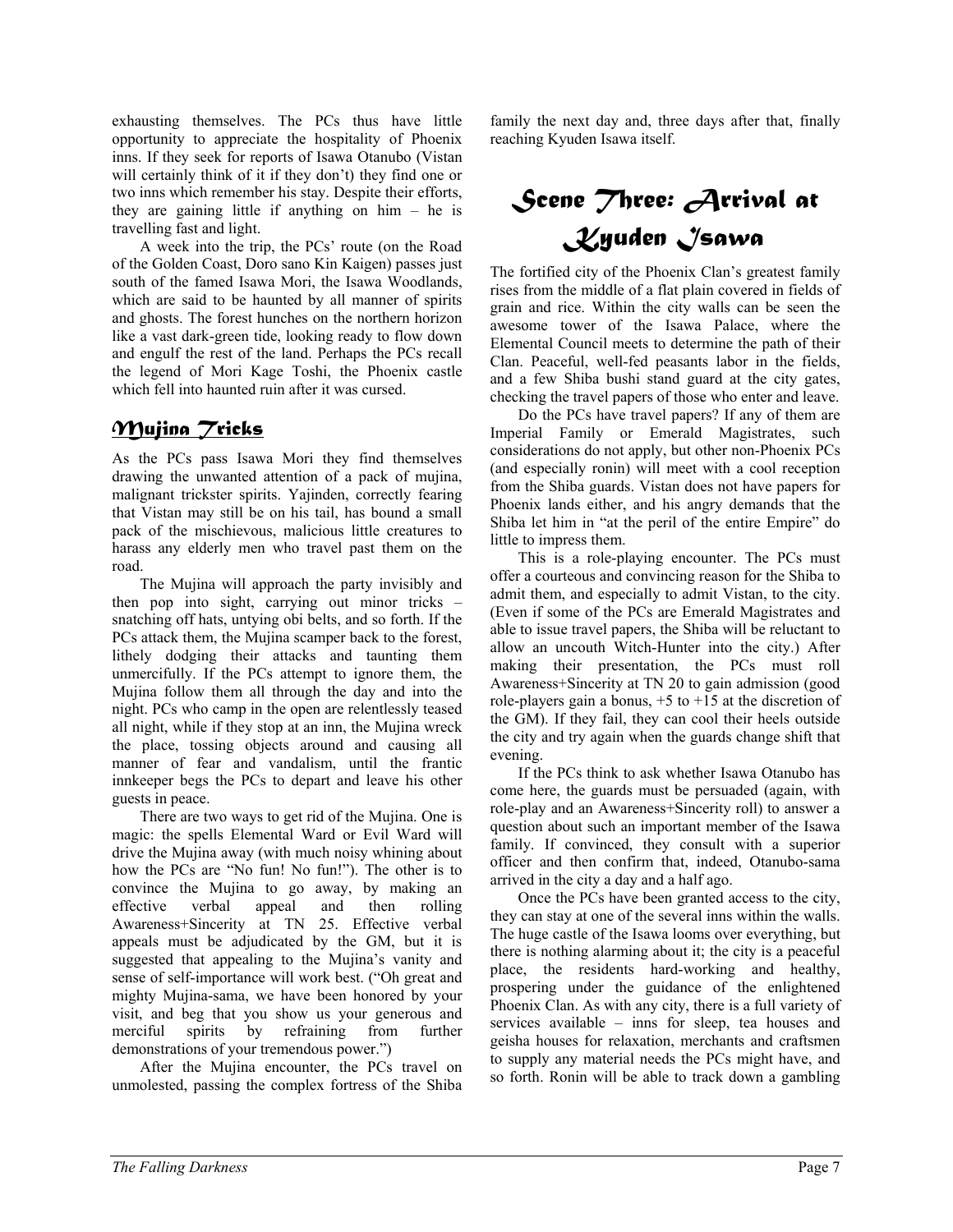house or two, although these are rarer here than they would be in other, less enlightened, locales.

#### *Seeking an Audience*

Once the PCs are in the city, Kuni Vistan explains that his Maho-Tsukai prey will be trying to enter the Isawa libraries. "Whether he is still in Otanubo's body, or in another, that will be his goal. I must be permitted access to the libraries to test those within for the Taint." It is well know, of course, that the Phoenix are extremely protective of their library, seldom allowing anyone from outside their Clan to visit it, let alone a Witch-Hunter.

 If the PCs search for Isawa Otanubo, they will need to spend half a day asking questions around the city, at which point they call roll Awareness+Courtier (at TN 15) to learn that Otanubo, as a cousin to the governor and a relative of Isawa Tsuke, has quarters within the palace where he stays when visiting Kyuden Isawa. The PCs can request an audience with Otanubo if they wish, and a servant will promise to convey their request, but nothing ever comes of it. (A Scorpion foolish enough to try to sneak into the palace of the Isawa will meet with the brutal death he deserves.)

 To gain access to the Isawa library, the PCs must ultimately gain an audience with the Isawa Elemental Council (a Phoenix PC will know this automatically; other PCs may roll Intelligence+Etiquette at TN 15 to realize this, if the players don't think of it for themselves). The PCs can request a direct audience with the Council, or they can first seek a meeting with the city Governor, Isawa Kujin, or the city Chief Magistrate, Shiba Riko.

 If the PCs petition the governor or chief magistrate, those worthies will meet with them a day later (Vistan growing more impatient by the hour).

 Governor Kujin is a middle-aged man with a serious, intent face; he listens carefully to their pleas and then promises to forward their request to the Elemental Council. If the PCs are rude, insulting, or unimpressive in their behavior and demeanors, he does not actually forward their request. Since Vistan will always be somewhat rude and brusque, it is up to the PCs to make sure they give a good impression.

 Chief Magistrate Shiba Riko is a quiet, soft-spoken woman whose dark eyes miss nothing. She will respond similarly to the governor, but will be more favorably impressed by PCs who are themselves magistrates, and has a poor opinion of the Lion and Unicorn Clans. Like the governor, she will forward the requests of PCs who impress her positively.

 If the PCs petition the Elemental Council (either directly or through the Governor or Chief Magistrate), they are allowed to cool their heels for a day before being told that the Council will meet with them in three days (two days if the Governor or Magistrate petitioned on their behalf). By this time Vistan will be almost desperate with worry. If any PC is so dishonorable as to suggest breaking into the library, however, Vistan is horrified. "The protections on this place are tremendous. Even this powerful Maho-Tsukai can only get in by cloaking himself in the form and elements of an Isawa. For us it would be an exercise in fatal futility. No, we must convince these foolish Phoenix to trust us...before it's too late."

 A PC suggesting such a course of action loses 2 points of Honor (1 point for Crab, none for Scorpion), and 1 point of Glory if anyone besides Vistan heard them make the suggestion.



*At long last, the time has come for your audience with the Isawa Council. You are led into the main floor of Kyuden Isawa and escorted to a small audience room with perfectly polished floors and elegant shoji-screen paintings on its walls. Servants bring trays with tea and then withdraw, bowing, leaving you alone in the chamber. The only sound is your own breathing.* 

Vistan and the PCs are allowed to wait for a time, under magical observation. Their behavior and words (if any) during this wait will affect the success of their audience; PCs who behave with dignity and good manners will gain a favorable modifier  $(+5 \text{ to } +15)$ , depending on the GM's adjudication) while those who fidget, chatter, or grumble will gain negative mods (-5 per PC who does so). Vistan will automatically get a -5 for his openly anxious behavior, so the rest of the PCs will have to make up for that.

 Finally, a door slides open and a calm, refinedlooking Isawa enters. The perfectly bald man seats himself on the low dais at one end of the room. He seems ageless, and could be twenty or forty – it is impossible to say. A courtier maiden, also of the Isawa, follows him in and seats herself at his right and a step behind him. "Greetings, noble samurai," she says in a clear silvery voice. "I am Isawa Youki, servant to the Elemental Council. It is my honor to introduce to you Isawa Tomo-sama, the Elemental Master of Water, who has graciously assented to hear your plea. Please give us your names and stations."

 Tomo already knows who the PCs are, of course, but this offers him another opportunity to size up the PCs. Once they have made their introductions, he bows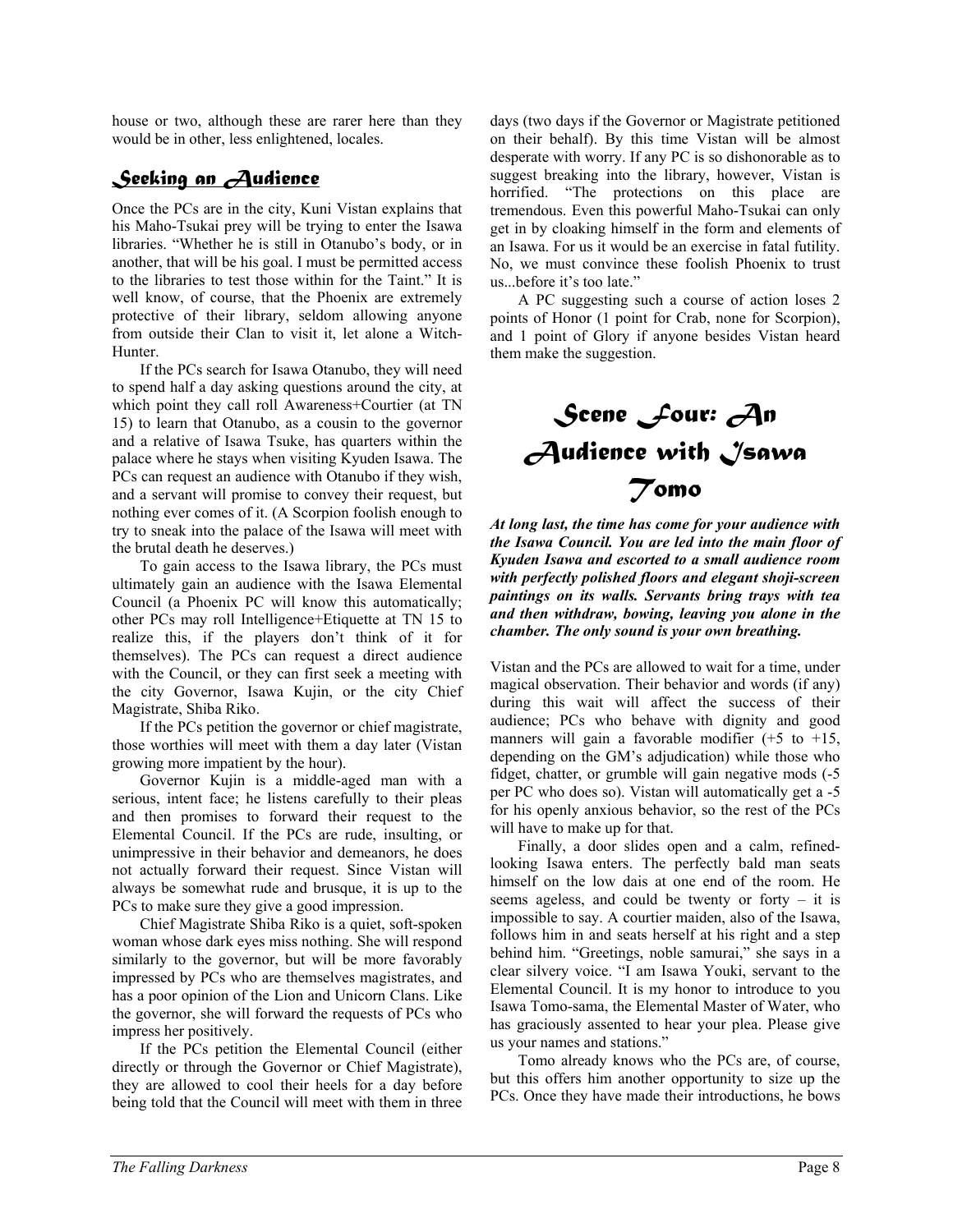slightly in acknowledgement and cups his chin in a finger and thumb. "Explain to me again why you wish access to our library," he says pleasantly. "It is one of our most precious possessions, and not a place we would lightly permit to strangers."

 Let the PCs make their case. At the end of it, one PC (the one who did the lion's share of the talking) should roll Awareness+Sincerity. Other PCs who spoke are considered to be helping the roll, and add their own Skill level (or one die if they are unskilled) to the roll. The TN is 25. Remember to apply any modifiers for their behavior prior to the audience. Also, add an automatic +5 if any of the PCs are Imperial family or Phoenix Clan (+10 if they are Isawa).

**If the PCs fail the roll,** Isawa Tomo sighs and shakes his head. " I am sorry, noble samurai, but I cannot allow you to enter our sacred library." In this case the adventure is essentially over, although ingenious PCs may be able to come up with some desperate or eloquent appeal which can sway Tomo's judgement (the GM should use best judgement here). If all appeals fail, Vistan bellows that "you fool Isawa may have doomed the Empire" and storms out. Afterward, he sadly thanks the PCs for their help. "I have never been a man of great skill in matters of etiquette. Without your help I would probably have never have made it into the city."

**If the PCs succeed in their audience,** Tomo slowly nods. "Although I find it difficult to believe that such a threat could invade our palace, you have been most eloquent in your appeals. Very well; tomorrow, you will be permitted to enter the palace and test each person in the Library for the Shadowlands Taint." He holds up a hand to forestall any thanks from the PCs. "You understand, this must be done with calm and delicacy. We cannot breach the harmony of the library or cause undue offense to those who use it. Many daimyo of the Isawa family visit the place regularly." If the PCs are rude enough to ask about the Elemental Council itself (Vistan probably will if they don't), Tomo frowns just a little. "The Council and our apprentices will of course be exempt from any such tests. I can assure you, Kuni-san, there are no Maho-Tsukai among our students." This decision will be nonnegotiable.

# *Scene Five: A Visit to the Isawa Palace*

The next morning, Vistan and the PCs are led into the Isawa Palace, escorted (and guarded) by four formidable-looking Shiba bushi.

*You are taken to a small interior audience room, lit by several tall candles whose flames reflect in the perfectly polished wooden floor. Waiting for you here is a middle-aged man with thinning hair and a placid countenance. He bows politely. "Greetings, honored samurai. I am Isawa Kimasu, eldest of the three caretakers of the great Isawa Library."* 

 After the PCs introduce themselves, Kimasu gets down to brass tacks. "I assure you, noble Kuni, there are no Tainted ones in our library. To prove it, I shall be the first to submit to your test." Vistan circles around him, holding his staff, whose jade tip glows with a soft green light.

 Finally he nods. "You are free of the Taint, as I expected. There is only one man here who bears the mark of Fu Leng, honored Isawa. The problem is that I do not know whose body he inhabits. How many are here at the library? And is Isawa Otanubo among them?"

 Isawa Kimasu frowns. "I do recall Otanubo-sama visited the library a few days ago, but I have not seen him since. I can send for him if you insist upon it." Vistan nods fiercely. "For now there are, I believe, hmmm..." Kimasu thinks for a moment, running through a mental checklist. "There are twenty-eight people in the palace who are allowed unrestricted access to the library, including myself and the other two caretakers. And the Isawa Council, of course, but we aren't about to test *them* for taint." He smiles, but the smile falters at Vistan's open scowl. "Well. I shall have the rest of them brought here promptly. We shall start with my two colleagues."

## *The Testing Begins*

One by one, different Phoenix NPCs are brought into the room to be tested by Kuni Vistan. Many of them are visibly insulted by the whole affair and scowl openly at the uncouth Witch-Hunter who is testing them. Only the fact that the Elemental Council has approved this prevents them from storming out in fury. Others, more reasonable, submit with a calm smile.

Events proceed in the following sequence:

- **1.** The second Caretaker, Isawa Ukara, is tested. He is a pudgy, fussy man in his mid-thirties who is nervous and anxious about the whole affair, and sighs with relief when Vistan finishes and declares him pure.
- **2.** The third Caretaker, Isawa Sumiko, is tested. An elegant woman in her early forties, she nods imperiously and departs the moment Vistan declares her Taint-free.
- **3.** The first library guest, Isawa Agotsu, is tested. A vague, distractible man, he doesn't even seem to realize what is happening. Vistan sighs with irritation as he declares him pure.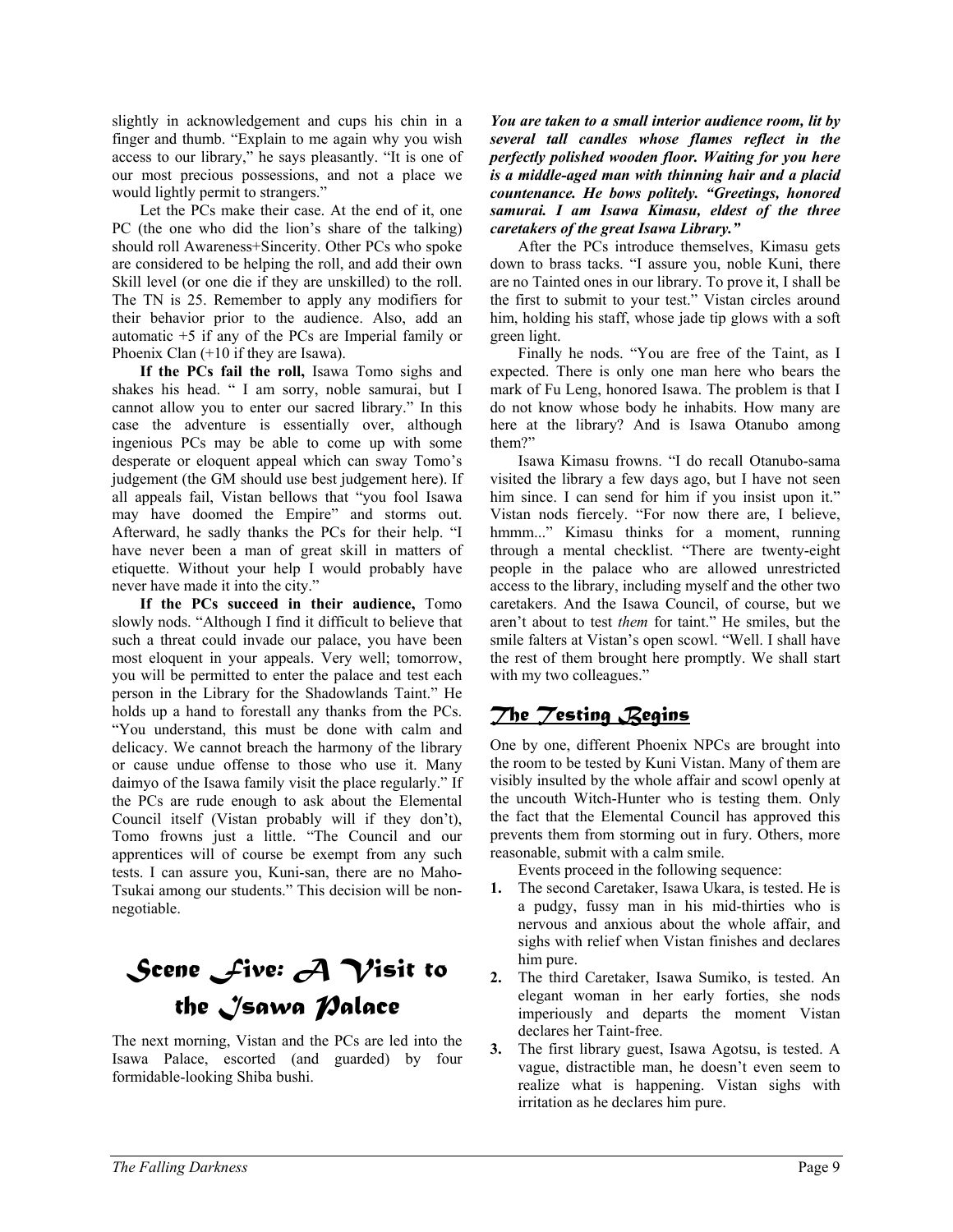**4.** At this point, a half-hour into the testing, a Shiba guard arrives with news about Vistan's request to see Isawa Otanubo. "Otanubo-san's wife reports she has not seen him in three days."

 Vistan replies sharply, "He is dead. Search for the body." And then, nodding to Isawa Kimasu, "Continue the tests."

- **5.** The second guest, Isawa Imoko, is tested. She is a slim, delicate young woman of almost ethereal delicacy, and names herself as an apprentice to the Master of Air, Isawa Uona. She chats with any shugenja PCs while she is tested, asking what is happening (her interest seems to be genuine, with no ulterior motives). Vistan declares her Taint-free and warns her not to speak of what is happening.
- **6.** The third guest, Isawa Samasu, is tested. An arrogant, imperious man (like the missing Otanubo, he is a minor Daimyo), he demands to know why he should submit to this indignity and submits only when Isawa Kimasu delicately reminds him that the Elemental Council has approved this. Vistan looks almost disappointed as he declares Samasu un-Tainted.
- **7.** The fourth guest, Isawa Ietsugu, is tested. An older man, past the normal age of retirement, he complains querulously about his studies being interrupted by this "nonsense." He is found Taintfree, and snorts, "of course, I could have told you that," as he returns to his studies.
- **8.** The fifth guest is the first non-Phoenix the PCs have seen here: a visiting Crane, Asahina Takige, who is related to the Asahina daimyo and attends here as a favor between Rokugan's two greatest shugenja family. A gentle, peaceable man of great enlightenment, he submits to Vistan's testing with a quiet smile, and makes small-talk with any Crane or Imperial Family PCs who are present. He is Taint-free.
- **9.** The sixth guest, Isawa Yoshio, is a young man barely out of his gempukku, a prodigy whose sensei has given him permission to study at the Library. He is somewhat confused as to what is happening, and wonders if this is some test set by his sensei. He will try to sound the PCs out (especially if some of them are shugenja and/or Phoenix Clan) to see if they are acquainted with his sensei, Isawa Sanuro. He is Taint-free, and seems even more confused when Vistan tells him he can leave. "That's it?"
- **10.** As Vistan finishes testing Yoshio, there is a commotion outside, and several people rush in at once. It seems an Isawa shugenja (one of those not yet tested for Taint) has been found dead in the stacks. Vistan snaps to attention. "We have him on the run," he snarls. "Search the library and bring everyone else here at once." The guards are

reluctant, however, to do such a thing. If Vistan and the PCs are persistent, and eloquent, the guards confer among themselves and then depart. A few minutes later Asako Tokameki arrives.

#### *The Inquisitor*

*A thin, sharp-featured man with deep-set eyes strides into the room. He looks around sharply and marches directly to Kuni Vistan. "I am Asako Tokameki, Acolyte of Earth and Inquisitor," he snaps. "The guards tell me you believe a Maho-Tsukai has infiltrated our palace. Before we proceed further, I must know what is happening in the fullest details." It seems the Phoenix have finally decided to take you seriously.* 

At this point Vistan, desperate to stop Yajinden (and encouraged by the appearance of an Inquisitor) will finally confess openly that he believes the Maho-Tsukai in question to be Asahina Yajinden, the legendary assistant to Iuchiban, the man who forged the four dreaded Bloodswords. Asako Tokameki listens in silence, then nods sharply and agrees to an immediate search of the library. If the PCs ask to help, he agrees immediately. "Everyone must be gathered and tested at once," he snarls.

## *A Sighting*

The PCs, Vistan, and several Shiba guards move through the close-packed shelves of the library. Around them are thousands of scrolls containing the most accumulated magical and esoteric knowledge to be found anywhere in Rokugan. Not even the Imperial libraries at Otosan Uchi can rival this remarkable accumulation of wisdom...but there is no time, now, to appreciate it.

 Have all the PCs roll Perception+Investigation at TN 20. The PC making the highest roll that beats TN 20 spots a figure in Phoenix orange leaving the library, clutching an armful of scrolls. (If none of the PCs make the roll, Asako Tokameki will make it.) A guard moves to stop the person, then bows and steps back. The person departs (if the PCs shout for them to stop, the guard looks confused, then calls half-heartedly after the departing shugenja).

 The PCs may roll Perception+Heraldry at TN 20 to recognize the departing person as Isawa Sumiko, the third caretaker of the library.

*Scene Six: The Chase* 

Once alerted, Vistan and Tokameki set out at once in pursuit of Yajinden, Vistan shouting for the PCs to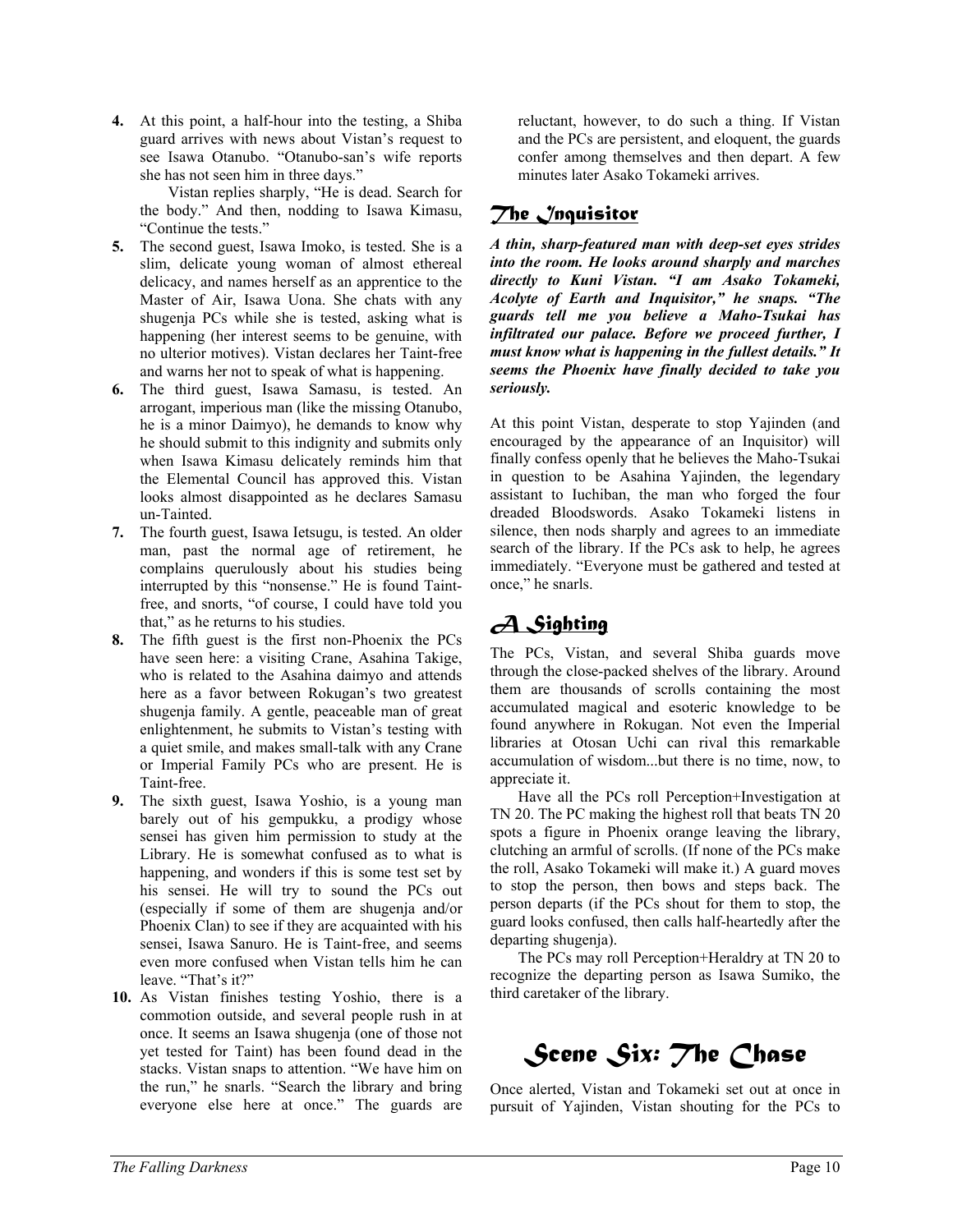accompany him. The GM should run this as a frantic pursuit through the narrow passages, steep staircases, and small, elegant gardens of the Isawa Palace, Yajinden changing bodies repeatedly as the pursuers try to close in. The GM is encouraged to improvise whatever scenes and actions add to the drama of the event. The players should feel as though they are always on the brink of capturing Yajinden, only to have him slip away again and again.

 Yajinden will flee to the stables, taking a horse, and then out into the city, changing bodies until he is in the form of some suitable noble (probably an Isawa) who can leave without being questioned by the guards at the gate.

 The city guards look up in alarm as the PCs, Vistan, and Tokameki storm up. Questioned, they confusedly confess that yes, someone just left on horseback. They point at a distant plume of dust, cutting cross-country toward the dark line of the Isawa woodlands on the horizon.

#### *Pursuit to Isawa Mori*

Asako Tokameki immediately orders a pursuit, sending for horses and Shiba guards. If the PCs want, they can race back to their inn and fetch their mounts and equipment (there will be time to put on light armor, but not heavy armor, which takes over an hour to don). Vistan fetches only his mount, shaking with fury and anticipation. He keeps muttering, "We must catch him. We must, we must."

 The PCs' total allies for this pursuit will be Vistan, Tokameki, and four Shiba bushi.

 As the PCs ride toward the Isawa Mori, the bright sunshine and gentle breeze seems to mock their desperation. Vistan in particular is grim and frantic, clutching his jade-tipped staff tightly. In the distance, the PCs can just make out (with Perception+Hunting rolls at TN 25) the plume of dust from the frantically riding Yajinden. The Bloodspeaker himself cannot be spotted, only a suggestion of movement that vanishes into the treeline.

 It is late afternoon by the time the PCs reach the woods, their horses lathered and wheezing. Rolling Perception+Hunting at TN 20 will spot the trail of the Bloodspeaker (if none of the PCs can make the roll, Vistan will make it) leading deeper into the forest. Vistan cautions the others to be courageous and ruthless. "Yajinden can switch bodies at will. Only if he can be slain before he changes to another body will he perish forever. If one of your comrades seems to act strangely, do not hesitate; strike them down at once."

## *The Battle*

Yajinden is not alone. He has alerted the Bloodspeaker cells in Phoenix lands to be ready to aid him, and six of their number are waiting in the forest now. They have already summoned Oni to help their master, and now they wait for the PCs in ambush.

*A sudden stench of burning and spilt blood fills your nostrils. An instant later, a terrifying roar splits the peace of the woodlands, and the ground erupts beneath the feet of the four Shiba bushi. An enormous toothy maw rises out of the ground and crushes one of the bushi with a single grinding snap of teeth longer than a man's hand – the bushi shrieks and then gurgles in death. "Oni!" Vistan roars, the jade tip of his staff glowing with an unearthly green light.* 

The first Shiba bushi will be instantly devoured. Everyone must roll Fear at Rank 3 (TN 15).

 Since there are a large number of NPCs in this battle, the action has been "scripted" (as follows) to help the GM run things smoothly:

**Oni no Kuchini** will devour the Shiba bushi at the rate of one per round until all are dead or a PC attacks it, at which point it starts in on the PCs. Note that Oni no Kuchini is Invulnerable, meaning it is only affected by jade, crystal, obsidian, and magic. If the PCs have no jade and no spellcasters, they will need to keep Vistan and (especially) Tokameki alive in order to destroy this Oni.

**Oni no Usui** will join the combat on Round Two, leaping out of the trees with a gibbering shriek and landing in the midst of the PCs, flailing about with its long, wavy claws. This Oni is not invulnerable, making it a threat the PCs should be able to deal with themselves.

**The cultists** will split their actions. Four of them will immediately charge forward and attempt to kill Kuni Vistan with melee attacks. The other two, who know Maho spells, will hang back and try to cast their spells (No Pure Breaths and Fury of Iuchiban) on the first two rounds of combat, targeting enemy spellcasters by preference (they know better than to target Vistan, who as a Witch-Hinter is immune to Maho). They will then join the melee or flee, as seems appropriate.

**The Shiba bushi** will spend the first round trying to fight Oni no Kuchini, then, realizing their weapons are useless, fall back and form a protective circle around Asako Tokameki. (The Oni will pursue and devour them until distracted by Vistan or the PCs.)

**Kuni Vistan** will first attempt to smite down the two Bloodspeakers who attack him, at the same time shouting, "Where is your master? Where is Yajinden?" His staff is a deadly weapon against anyone with the Taint (all the enemies here, of course). Once Oni no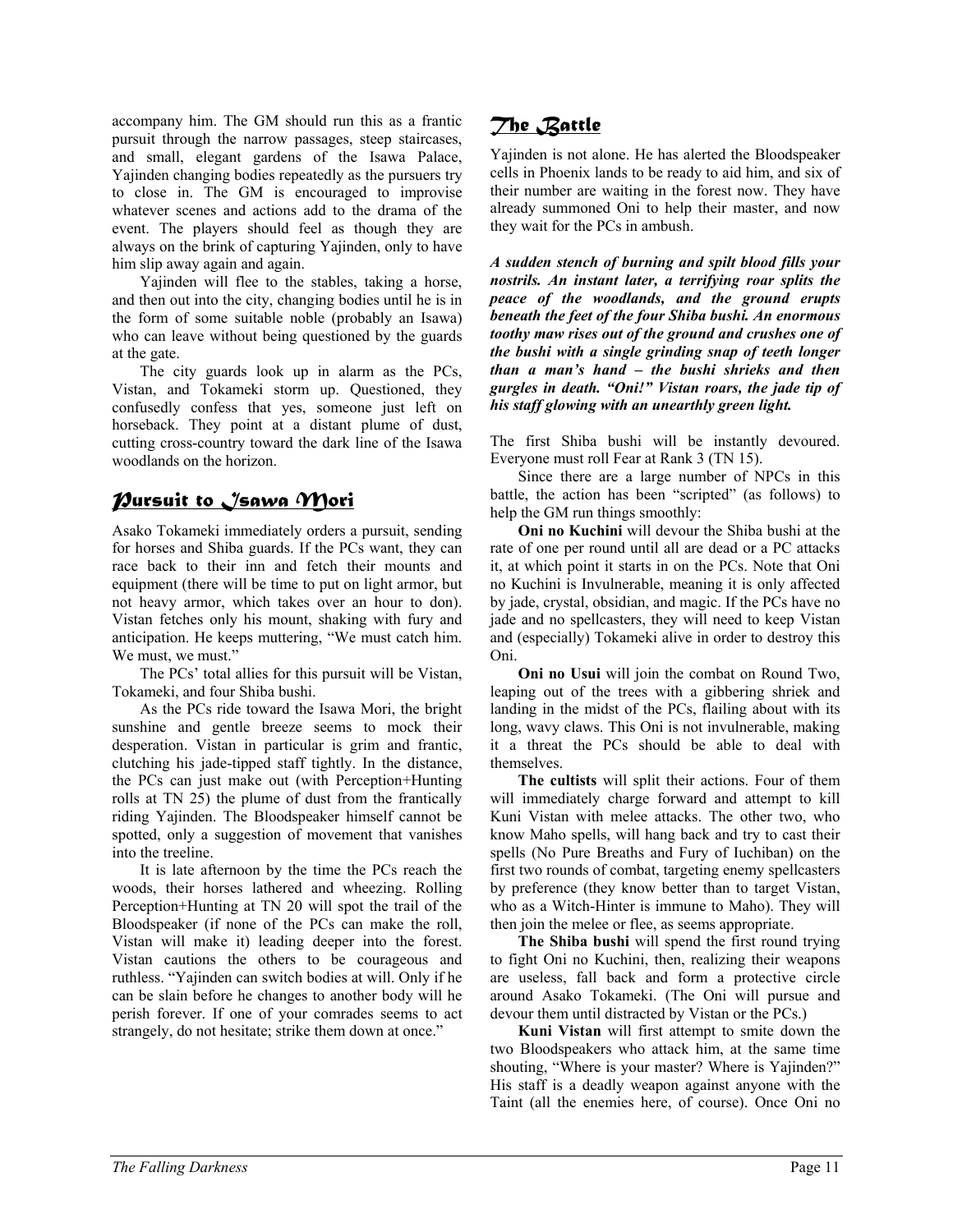Sukini appears, Vistan will engage it until it is destroyed (or he is killed), then join the fight against the two Oni. If he is badly wounded, he tries to dodge out of the combat and treat himself with the Medicine skill.

**Asako Tokameki** will cast Jade Strike on the first round of combat (targeting Oni no Kuchini and one of the spellcasting cultists), then begin casting Tomb of Jade on the second round. The spell will go off on round three (assuming Tokameki is still alive), and targets Oni no Kuchini. If it fails, Tokameki will again cast Jade Strike, followed by Fury of Osano-Wo. (If any PC is in danger if being killed, Tokameki will instead cast Path to Inner Peace.)

## *Aftermath*

In the wake of the battle at Isawa Mori, Kuni Vistan casts about in search of further tracks or evidence of Yajinden. He finds the site of the Bloodspeakers' ritual, including a smoldering fire, spatters of blood, and a scattering of scrolls from among those stolen from the library. Of Yajinden himself, however, there is no sign. Vistan and Tokameki, examining the evidence, conclude that the Bloodspeakers summoned three Oni, allowing Yajinden to escape with one while the cultists and the other two delayed the PCs. The two investigators count the recovered scrolls and frown grimly. "These are some, but not all of them."

 Vistan will want to read the remaining scrolls, although any Phoenix present will object. Vistan argues that learning the truth of what the Bloodspeakers are after is more important than preserving Phoenix secrets. It is up to the PCs whether to support Vistan or the Phoenix; if a majority of the PCs support Vistan, (or if an Emerald Magistrate or Imperial Family PC supports him) the Phoenix will reluctantly back down, although it is clear this weighs on them bitterly (any Phoenix PCs lost 1 box of Honor).

 The documents prove to be dealing with the ritual which bound Iuchiban to his tomb three hundred years ago. Vistan's face turns gray. "It is as I feared," he murmurs. "They may have found a way to free their dread lord." It is a grim and silent group which returns to Kyuden Isawa.

 Afterwards, Kuni Vistan quietly thanks the PCs for their help. "Although we did not completely succeed, at least we learned with certainty what the Bloodspeakers plan and that will aid my investigations in future. Without your help I would not have accomplished even that much. You have my gratitude. Perhaps one day in future we can help each other again."

 The Phoenix Clan is clearly even less happy with what has transpired. Although Isawa Tomo offers private thanks for the PCs' help, and declares that the Isawa libraries will be guarded even more carefully in

future, there is no public acknowledgement of what has happened.

# *Rewards for Completing the Adventure*

At the end of the scenario, any PCs with Shadowlands Taint must make a Simple Earth roll with a TN of 5 + (5 x Taint Rank). If the roll is failed, the PC acquires one additional point of Taint.

## *Experience Points*

| <b>Total Possible Experience:</b>                                | 5 XP         |
|------------------------------------------------------------------|--------------|
| Surviving the final battle:                                      | 1 XP         |
| Good role-playing:<br>PCs get Vistan into the Phoenix libraries: | 1 XP<br>1 XP |
|                                                                  |              |
|                                                                  |              |

#### *Honor*

Any Crab, Witch-Hunter, Inquisitor, or other Mahohunting PCs gain +1 Honor for helping Kuni Vistan in his quest.

## *Glory*

Any PCs who belong to the Agasha family receive +1 Glory as a result of gaining the alliance with the Centipede.

## *Other Awards/Penalties*

If the PCs helped Kuni Vistan gain access to the Phoenix libraries, and he survived the adventure, they gain **Major Ally: Kuni Vistan**.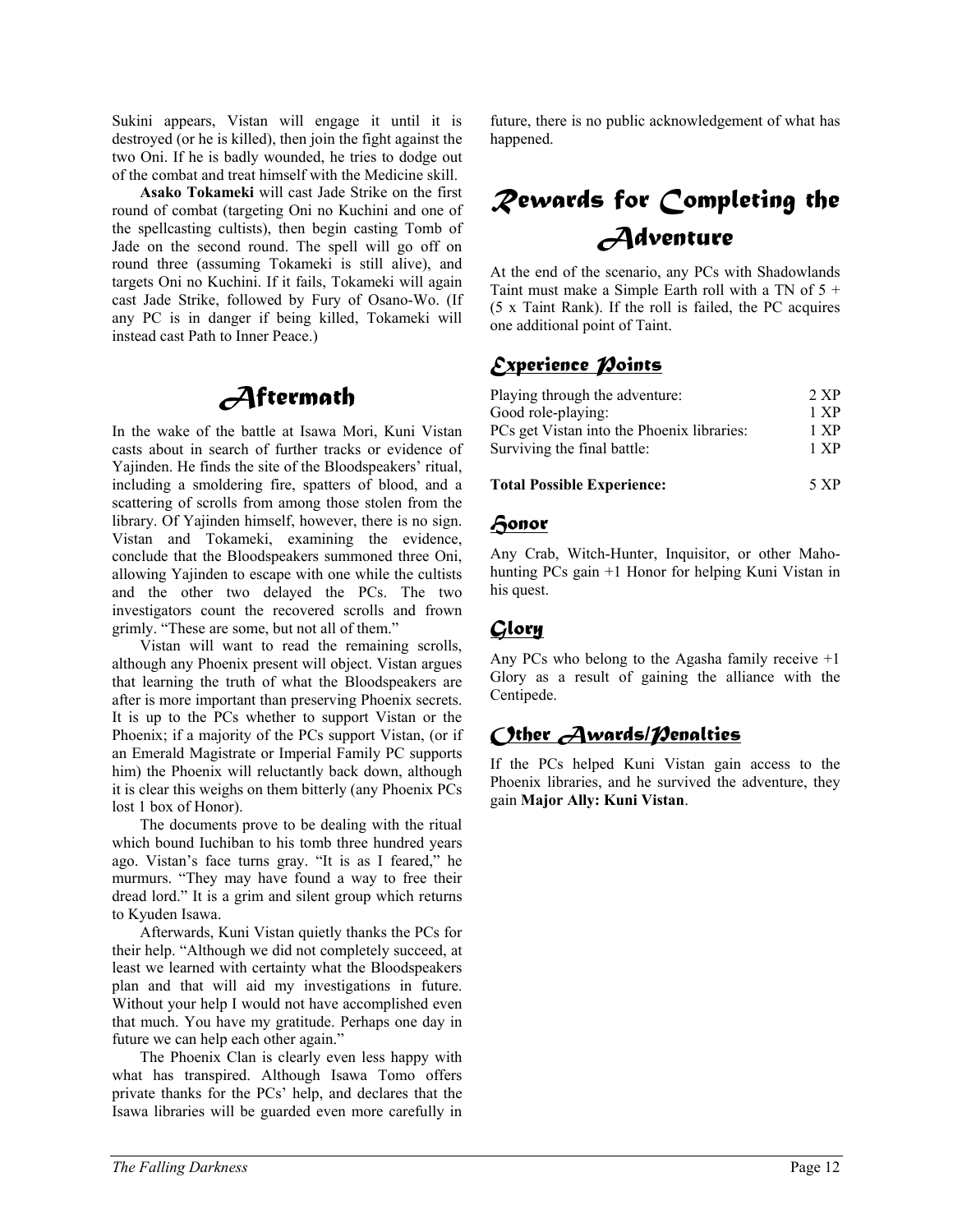# *NPCs and Monsters*

## *Kuni Vistan, Obsessed Witch-Hunter*

EARTH 1 Willpower 4 FIRE 3 AIR 3 WATER 1 Perception 4 VOID 3 *TN to be Hit:* 15 *School/Rank:* Kuni Witch-Hunter 4.

 Rank One: Two attacks per round against Tainted foes.

 Rank Two: Sense Taint by rolling Awareness+Shadowlands Lore.

 Rank Three: When rolling to hit against Tainted foes, keep additional dice equal to their Taint Rank (3 for the Oni).

Rank Four: Immune to maho spells.

*Honor/Glory:* 2/4

*Skills:* Athletics 4, Bojutsu 4, Defense 3, Herbalism 2, History 3, Hunting 3, Investigation 3, Kenjutsu 2, Lore (Shadowlands) 4, Medicine 3, Stealth 2

*Advantages/Disadvantages:* Clear Thinker, Higher Purpose (to destroy Bloodspeaker Cult, especially Yajinden)/Brash, Gaijin Name

Equipment: *Kimono, Jade-Tipped Bo Staff (This staff is enchanted with the spirit of a helpful* kami*, and will cause 3k3 wounds, rather than the normal 2k2, to opponents with the Shadowlands Taint. If Vistan is killed, the* kami *is released, and the staff becomes a normal – albeit jade-tipped – weapon.)* 

## *Asako Tokameki, Acolyte of Earth and Phoenix Inquisitor*

EARTH 4 FIRE 3 AIR 2 Reflexes 3 WATER 2 Perception 3 VOID 3 *TN to be Hit:* 15 *School/Rank:* Isawa Shugenja 2 *Honor/Glory:* 3.2/2.3 *Skills:* Calligraphy 2, Investigation 2, Lore (Maho-

Tsukai) 2, Meditation 2, Shintao 1, Spellcraft 1, Tantojutsu 2, Theology 1

*Spells:* Sense, Commune, Summon, (Earth) Force of Will, Hands of Jurojin, Jade Strike, Strike at the Roots, Tomb of Jade, (Fire) Amaterasu's Blessing, Fires of Purity, Fury of Osano-Wo, (Water) Path to Inner Peace, (Air) By the Light of Lord Moon.

*Advantages/Disadvantages:* Innate Abilities (Jade Strike, Path to Inner Peace), Clear Thinker/Bad Reputation (abrupt) Equipment: *Kimono, scroll satchel, tanto (1k2)* 

#### *Typical Shiba Bushi*

EARTH 2 FIRE 3 Intelligence 4 AIR 2 Reflexes 3 WATER 2 VOID 3 *TN to be Hit:* 20 (Light Armor) *School/Rank:* Shiba Bushi 1 *Honor/Glory:* 2.5/1.0 *Skills:* Archery 2, Defense 2, Iaijutsu 1, Kenjutsu 2, Meditation 1, Naginata 2, Shintao 1, Tea Ceremony 1 *Advantages/Disadvantages:* None Equipment: *Daisho set, light armor, bow with 20 arrows, naginata* 

## *Phoenix Bloodspeaker Cultists (6)*

EARTH 2 FIRE 2 AIR 1 Reflexes 2 WATER 1 Strength 2 VOID 1 Shadowlands Taint Rank: 2 *TN to be Hit:* 10 *School/Rank:* None *Honor/Glory:* 0/0 *Skills:* Athletics 1, Defense 1, Hunting 2, Knife 1, Lore

(Maho) 2, Stealth 2 *Spells:* Cultist #1 knows No Pure Breaths (costs 5 wounds, 2 actions to cast, TN equal to target's Earth x 5, DR equal to caster's Shadowlands rank plus target is at +10 to all TN until magically healed, Raises for casting time and number of targets). Cultist #2 knows Fury of Iuchiban (identical to Fury of Osano-Wo, but costs 4 wounds, DR 2 plus target must roll Simple Earth at TN 10 or gain a point of Taint).

*Advantages/Disadvantages:* Social Disadvantage (peasants), Dark Secret (Bloodspeakers)

Equipment: *Peasant clothing, knives (1k1)*